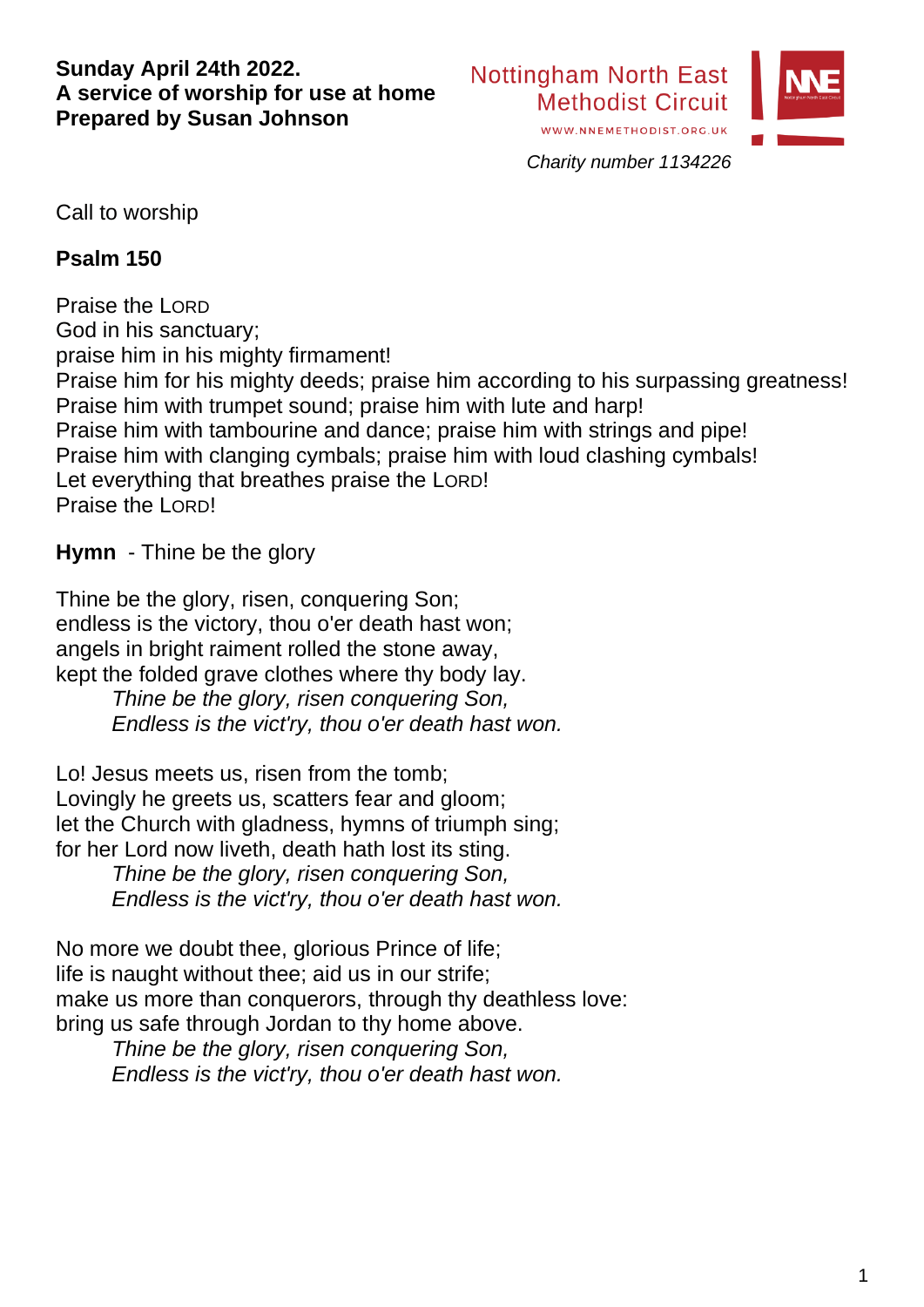# **Prayer of adoration and Lord's prayer ( From Methodist Worship Book)**

Glory to you, O God; you raised Jesus from the grave, bringing us victory over death And giving us eternal life.

Glory to you O Christ; For us and for our salvation you overcame death and opened the gate to everlasting life.

Glory to you, O Holy Spirit; you lead us into the truth and breathe new life into us.

If we have fallen into despair, Lord forgive us.

If we have failed to hope in you, Lord forgive us.

If we have been fearful of death, Lord forgive us

If we have forgotten the victory of Christ, Lord forgive us.

May the living God raise us from despair give us victory over sin and set us free in Christ. Amen

# **Lord's prayer**

Our Father in heaven Hallowed be your name Your Kingdom come Your will be done on earth as in heaven Give us today us our daily bread. Forgive us our sins As we forgive those who sin against us. Save us from the time of trail and deliver us from evil. For the kingdom, the power and the glory are yours now and forever. Amen

**Reading -** John 20:19-31 ( read in two parts)

# **John 20:19 – 25;**

When it was evening on that day, the first day of the week, and the doors of the house where the disciples had met were locked for fear of the Jews, Jesus came and stood among them and said, "Peace be with you." After he said this, he showed them his hands and his side. Then the disciples rejoiced when they saw the Lord. Jesus said to them again, "Peace be with you. As the Father has sent me, so I send you." When he had said this, he breathed on them and said to them, "Receive the Holy Spirit. If you forgive the sins of any, they are forgiven them; if you retain the sins of any, they are retained."

But Thomas (who was called the Twin), one of the twelve, was not with them when Jesus came. So the other disciples told him, "We have seen the Lord." But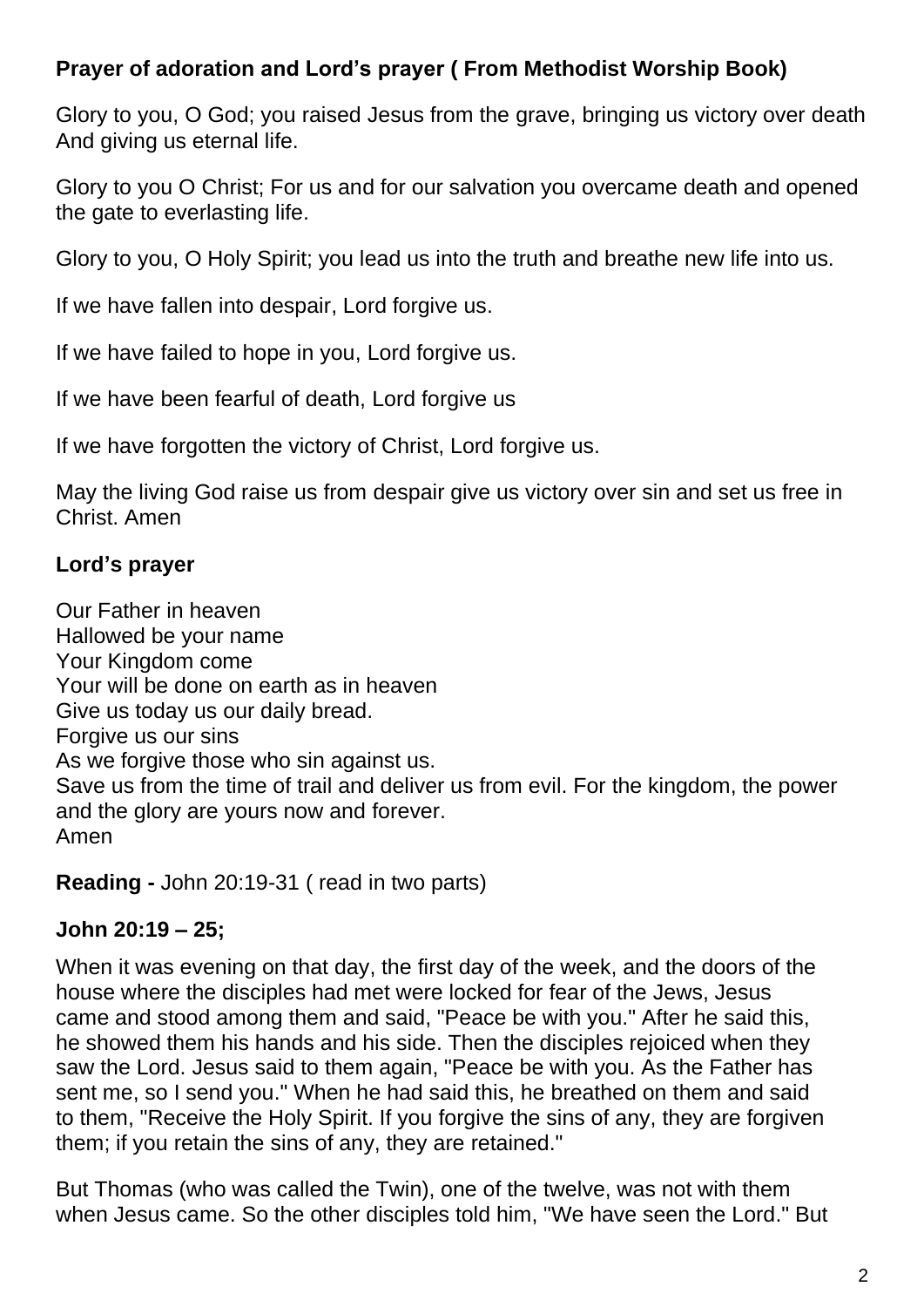he said to them, "Unless I see the mark of the nails in his hands, and put my finger in the mark of the nails and my hand in his side, I will not believe."

# **Reflection**

I don't know about you when I read this passage I think immediately about the so called "doubting Thomas". But there is so much more in this passage. First we have scared disciples, living in real fear for their lives after the brutal crucifixion of Jesus. Then the appearance of Jesus, who first of all promises Peace. "Peace be with you".

But then he sends them out into the world after he has breathed the Holy Spirit on them. The very same Holy Spirit that he had promised would come to t hem as advocate comforter, forgiver of sins, bringer of peace.

What a moment for the disciples who were there. Being sent out into the world by the risen Jesus, in the power of the Holy Spirit. Perhaps the template for future mission and ministry for us all ?

**Hymn** - Sent by the Lord am I

1 Sent by the Lord am I; My hands are ready now To make the earth a place In which the kingdom comes. (Repeat)

2 The angels cannot change A world of hurt and pain Into a world of love, Of justice and of peace.

3 The task is mine to do, To set it really free. O help me to obey; Help me to do your will.

So we return to the disciples and Thomas.

# **John 20 :26 – 31**

**<sup>26</sup>** A week later his disciples were again in the house, and Thomas was with them. Although the doors were shut, Jesus came and stood among them and said, "Peace be with you." **<sup>27</sup>** Then he said to Thomas, "Put your finger here and see my hands. Reach out your hand and put it in my side. Do not doubt but believe." **<sup>28</sup>** Thomas answered him, "My Lord and my God!" **<sup>29</sup>** Jesus said to him, "Have you believed because you have seen me? Blessed are those who have not seen and yet have come to believe."

Now Jesus did many other signs in the presence of his disciples, which are not written in this book. But these are written so that you may come to believe that Jesus is the Messiah, the Son of God, and that through believing you may have life in his name.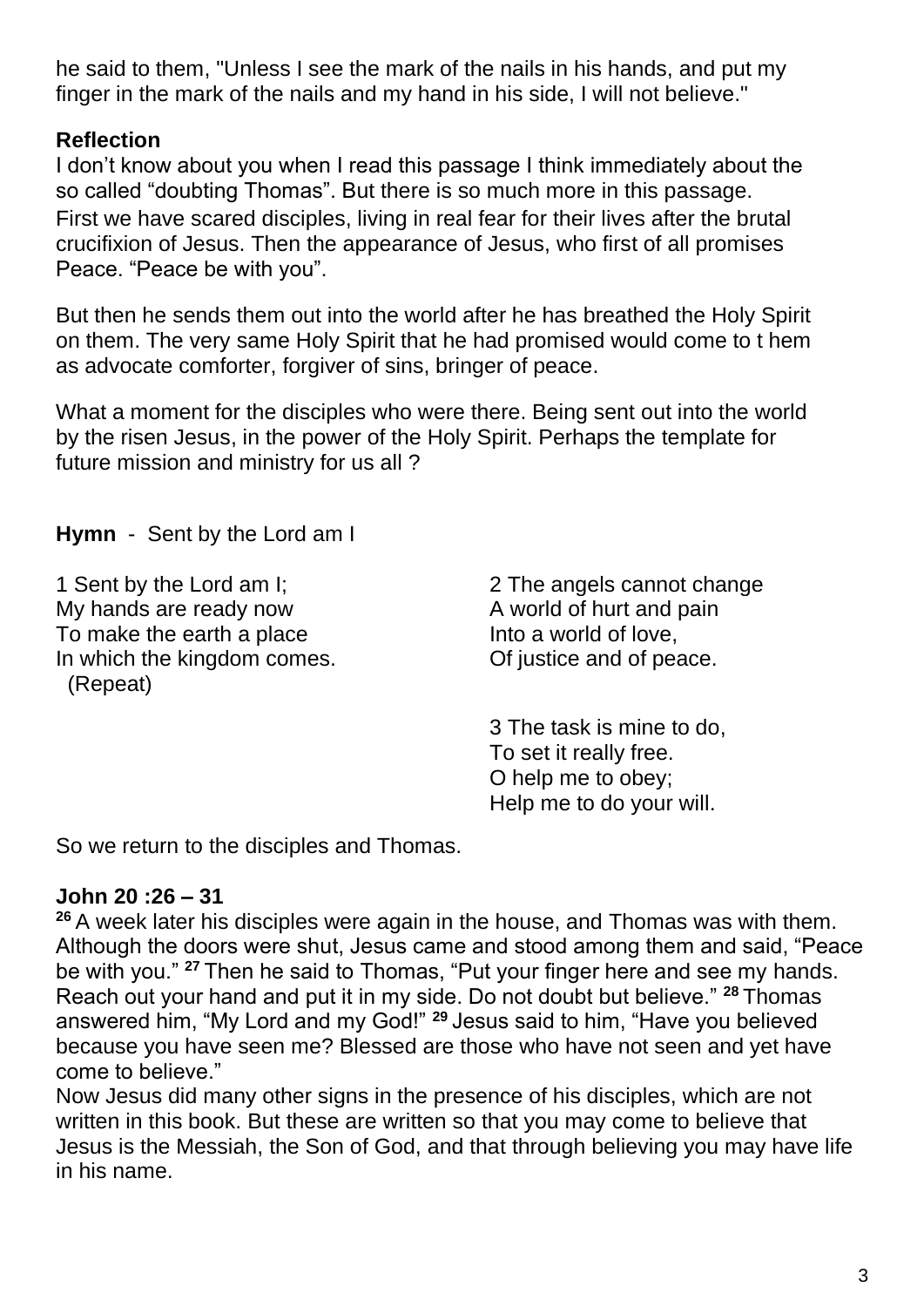#### **Reflection**

So to return to Thomas and the disciples . I have a bit of an infinity with Thomas (Didymus). As a twin myself when I was growing up I was often called the twin or twinny – partly I think because people could not tell me and my sister apart – being identical twins.

Thomas was one of the disciples closest to Jesus but we hear very little about him. He is often used as a foil to Jesus by asking questions that allows Jesus to answer and expand on his thinking. You can look them up: Thomas after Lazarus' death. Jesus telling about himself as the way the truth and the life after Thomas reaction Thomas at the sea of Galilee on Jesus resurrection appearance. All in John's gospel.

So Thomas was close to Jesus and not afraid to ask questions. His apparent doubting led Jesus to say that those who believed without seeing would be blessed. They would also receive peace.

" Blessed are those who have not seen and have yet come to believe".

Words which have challenged and blessed thousands, even millions of Christians over the years.

We, that is you and me, are blessed, have the chance to know we are loved, to know peace and hope. All because of our faith in Jesus.

Let us celebrate that fact as we look at our next hymn.

**Hymn** - [Christ has risen while earth slumbers](http://www.singingthefaithplus.org.uk/?p=2837) 

1 Christ has risen while earth slumbers,

Christ has risen where hope died, as he said and as he promised, as we doubted and denied. Let the moon embrace the blessing; let the sun sustain the cheer; let the world confirm the rumour. Christ is risen, God is here!

2 Christ has risen for the people whom he loved and died to save; Christ has risen for the women bringing flowers to grace his grave Christ has risen for disciples huddled in an upstairs room. He whose word inspired creation is not silenced by the tomb.

3 Christ has risen to companion former friends who fear the night, sensing loss and limitation where their faith had once burned bright. They bemoan what is no longer,

they expect no hopeful sign till Christ ends their conversation, breaking bread and sharing wine.

4 Christ has risen and forever lives to challenge and to change all whose lives are messed or mangled. all who find religion strange. Christ is risen. Christ is present making us what he has been – evidence of transformation in which God is known and seen.